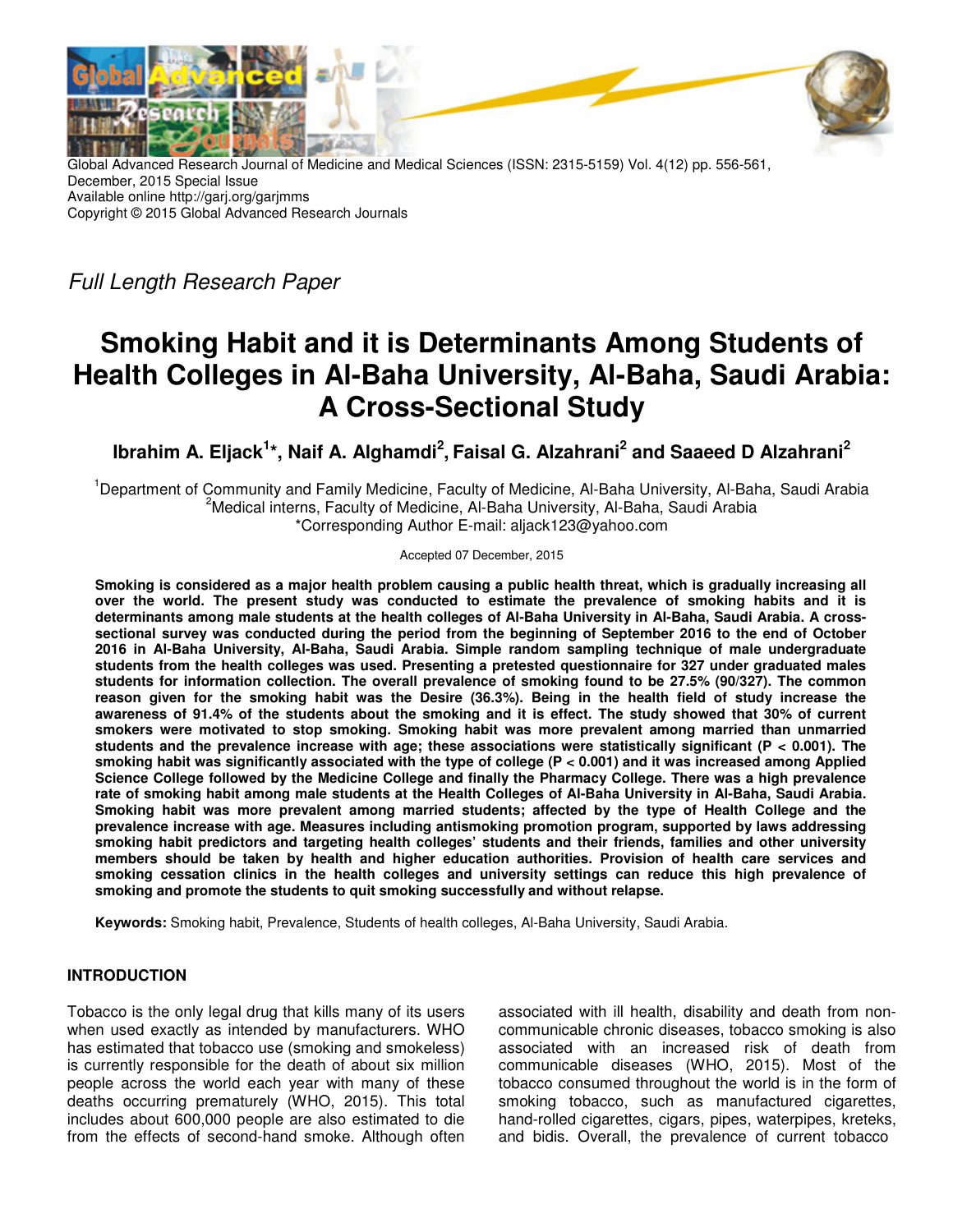smoking ranges from 39% in Russian Federation to 4% in Nigeria. Among men, eleven Global Adult Tobacco Survey (GATS) countries have prevalence of 40% or above. For women, eleven countries have a prevalence of more than 5%. With the exception of Bangladesh and India, most smokers smoke cigarettes, particularly manufactured cigarettes. Men commonly smoke bidis in India and Bangladesh. The use of the waterpipe is relatively high in Viet Nam, Egypt, Turkey, Russian Federation, and Ukraine. Prevalence of smoking is generally much higher for men than women in every GATS country. The male-to-female prevalence ratio for smoking is highest in Egypt (76:1) and lowest in Poland and Uruguay (both less than 2:1). The majority of current smokers are daily smokers in all countries except for Mexico (Asma et al., 2015). Smoking is an important as it is considered a growing problem worldwide, specifically among Saudi males and females (Bassiony, 2009). In Saudi Arabia; smoking was among the major public health problems. Review articles in Kingdom of Saudi Arabia that reviewed the literature on the epidemiology, consumption, trade, control, prevention, and treatment of tobacco smoking in Saudi Arabia, showed that the prevalence of current smoking in Saudi Arabia ranges from  $2.4 - 52.3\%$  (median = 17.5%). Among school students, the prevalence of current smoking ranges from 12-29.8% (median =  $16.5\%$ ), among university students from 2.4-37% (median  $= 13.5\%$ ), and among adults from 11.6-52.3% (median =  $22.6%$ ). In elderly people, the prevalence of current smoking is 25%. The prevalence of smoking in males ranges from 13-38% (median = 26.5%), while in females it ranges from  $1-16%$  (median = 9%). The conclusion of this review included the followings; smoking is prevalent in the Saudi population at different age groups. The prevalence of current smoking is much higher in males than in females at different ages. More research is needed in the area of prevention and treatment of smoking (Bassiony, 2009). There are a variety of factors that play a role in smoking. This makes it a complex health issue to address. The review of risk and protective factors in Saudi Arabia showed that; higher smoking prevalence and daily cigarette consumption were associated with age, being male, single, and highly educated. Desire (32%), idleness (28%), imitation (22%), and enjoyment (20%) are among the motives to smoke. Relief from psychological tension, boredom, and imitating others (especially friends, siblings, and parents) were the most important reasons for smoking. Among females, 30% reported no specific reasons for smoking. Psychological pressures, smoking contacts, and travel to foreign countries were the risk factors for relapse among smokers. Health and religious considerations were the most important reasons for not smoking and for quitting smoking. Financial reasons were less important for quitting smoking, probably because of the low price of cigarettes. Setting a good example for children was the most important reason for not smoking

among physicians (Bassiony, 2009). The previous studies conducted in Saudi Arabia, investigated the prevalence of smoking among Saudi population, however little or no data are available about the prevalence of smoking and possible determinants among health colleges students. Epidemiological surveys to determine the prevalence of smoking and possible determinants are of high importance especially those targeting university students. Being smoker greatly raises the risk for other health problems; thus, more studies are needed among university students to provide evidence-based data to health authorities to assist in the design of appropriate strategies in controlling smoking among the study population. The aims of the present study were to determine the prevalence of smoking habits among male students of the university's health colleges and to identify it is possible determinants; Age, marital status, type of college, study level, psychological tension, boredom, and imitating others among students of health colleges of Al-Baha University in Al-Baha, Saudi Arabia.

# **METHODS**

#### **Ethical statement**

Informed consent was taken from the students. In the consent we insured that all information of the participants will be safe and will be used only for the research purposes and the privacy of the participants will not be violated by any of the researchers. The importance and aims of the study were explained and permission to participate in the study was obtained.

# **Study design**

A community based cross-sectional study was conducted during the period from September 2016 to October 2016 among undergraduate students from the health colleges of Al-Baha University, Al-Baha, Saudi Arabia. The questionnaire was developed based on possible motives and reasons of smoking and was pretested in a few subjects similar to the study participants for validity. The questionnaire included information such as sociodemographic characteristics, history of smoking, reasons and motivating factors, quitting smoking and relapse.

#### **Sample size**

The sample size was estimated using the single population proportion formula N =  $z^2 p q d^2$  Where,  $p =$ prevalence of smoking,  $q = (1 - P)$  and  $z =$  standard score which corresponds to 1.96. For the calculation, a 95% confidence interval (z) was used. The sample size was calculated to be 296 and we completed them to 327 by adding 10%, and then select them using simple random sampling.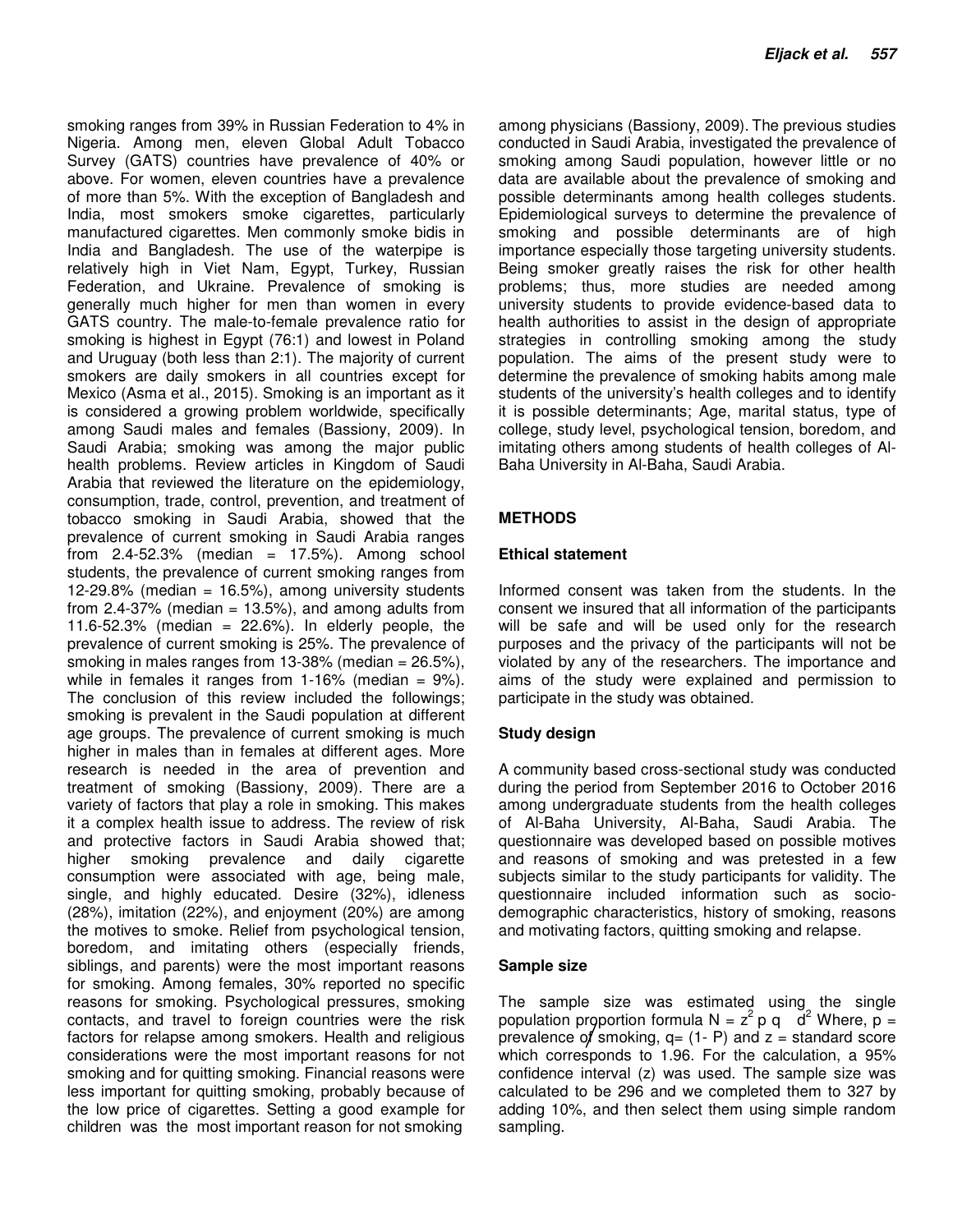**Table 1.** Shows the distribution of male students in the Al-Baha University health colleges' (http://portal.bu.edu.sa/web/14807342) and sample size estimation calculation.

| College                 | <b>Students Number</b> | Total | Sample size estimation |
|-------------------------|------------------------|-------|------------------------|
| Medicine                | 910                    | 1507  | 76                     |
| Pharmacy                | 522                    | 1036  | 52                     |
| Applied Health sciences | 1012                   | 2183  | 108                    |
| Total                   | 3104                   | 5838  | 292                    |

#### **Study area**

**RESULTS** 

Al-Baha is a city in the south west of Saudi Arabia. It is the capital of Al-Baha Region nestled between the resorts of Mecca and Abha, Al-Baha is one of the Kingdom's prime tourist attractions. It enjoys a pleasant climate and is surrounded by more than forty forests, including Raghdan, al Zaraeb and Baidan. Al-Baha is the headquarters of the Governor, local councils and branches of governmental departments. Receiving the state's special attention, the city of Al-Baha abounds in educational, tourist and health institutions, It is considered the capital of the Ghamidi and Zahrani tribes in Saudi Arabia, And most of its inhabitants are from the native tribes (https://en.wikipedia.org/wiki/Al\_Bahah). Al-Baha University is a university in Al-Baha city, the capital of Al-Baha province, Saudi Arabia. It is a public university that was founded in 2006. The main campus is at Alaqiq about 25 km away from Al-Baha city. The other campuses are in Almikhwah, Almandaq, and Baljurashi. The university emphasizes public services in all of its disciplines

(https://en.wikipedia.org/wiki/Al\_Baha\_University).

# **Study population**

The study was carried out in three major health colleges in Albaha University (Medicine, Pharmacy and Applied Health Sciences). The study sample was collected from each college proportional to the size of the students' population according to the estimation in table 1.

# **Statistical analysis**

Data of the smoking were entered and analyzed using SPSS 15 (Statistical Package for Social Science, version 15). Descriptive and inferential statistics were performed and the association between each exposure and presence of smoking was tested using Chi-squared test. 95% confidence interval (95% CI) was performed to measure association strength between smoking and possible determinants. A univariate analysis was run to study the independent association of variables (Age, marital status, type of college, study level, psychological tension, boredom, and imitation others with smoking. A pvalue of less than 0.05 was considered statistically significant.

# **Demographic characteristics**

A sample of 327 students was taken from the health colleges and included in the study. Table 2 shows the age group distribution, type of college and marital status of the students. The students' age ranged between 18 and 26 years. The mean age of the students that were 21.5 years with a standard deviation of 1.6. Few percentages of the students were married (5.2%) and the remains were single.

# **Prevalence of smoking**

The overall prevalence of smoking was estimated to be 27.5%. Most of the smokers among the students (78.9%) start the smoking habit before the age of 20 years old. The smoking habit increase among Applied Science College followed by the Medicine College and finally the Pharmacy College and it was significantly associated with the type of college  $(P < 0.001)$ . Smoking habit was more prevalent among married than unmarried students and the prevalence increase with age  $(P < 0.001)$ . More than one quarter of the smoker students (25.6%) used to smoke 10 to 15 cigarettes per day.

#### **Smoking and it is possible determinants**

The common reasons given for the smoking behavior was the desire (36.3%) followed by imitation of a friend (28.6%) and stress (27.5%). Being in the health field of study increase the awareness of 91.4% of the students about the smoking and it is effect. Most of the students (94.2%) think that the smoking is harmful. The students stated that the smoking had many effects including the followings: Health problem (24.5%), economic effect (7.6%), social effect (2.8%) and most of them stated that the smoking had all the above effects (63.3%). About 11.4% of the smoker students stated that they were suffering from a disease related to their smoking habit, but only 90% of them were diagnosed by the following diseases: Cardiovascular diseases (22.2%), Respiratory diseases (33.3%) and 44.4% of them diagnosed by other types of diseases. The study showed that most of the current smokers (72.7%) intend to quit, but most of them (60.3%) were uncertain of the time when should quit the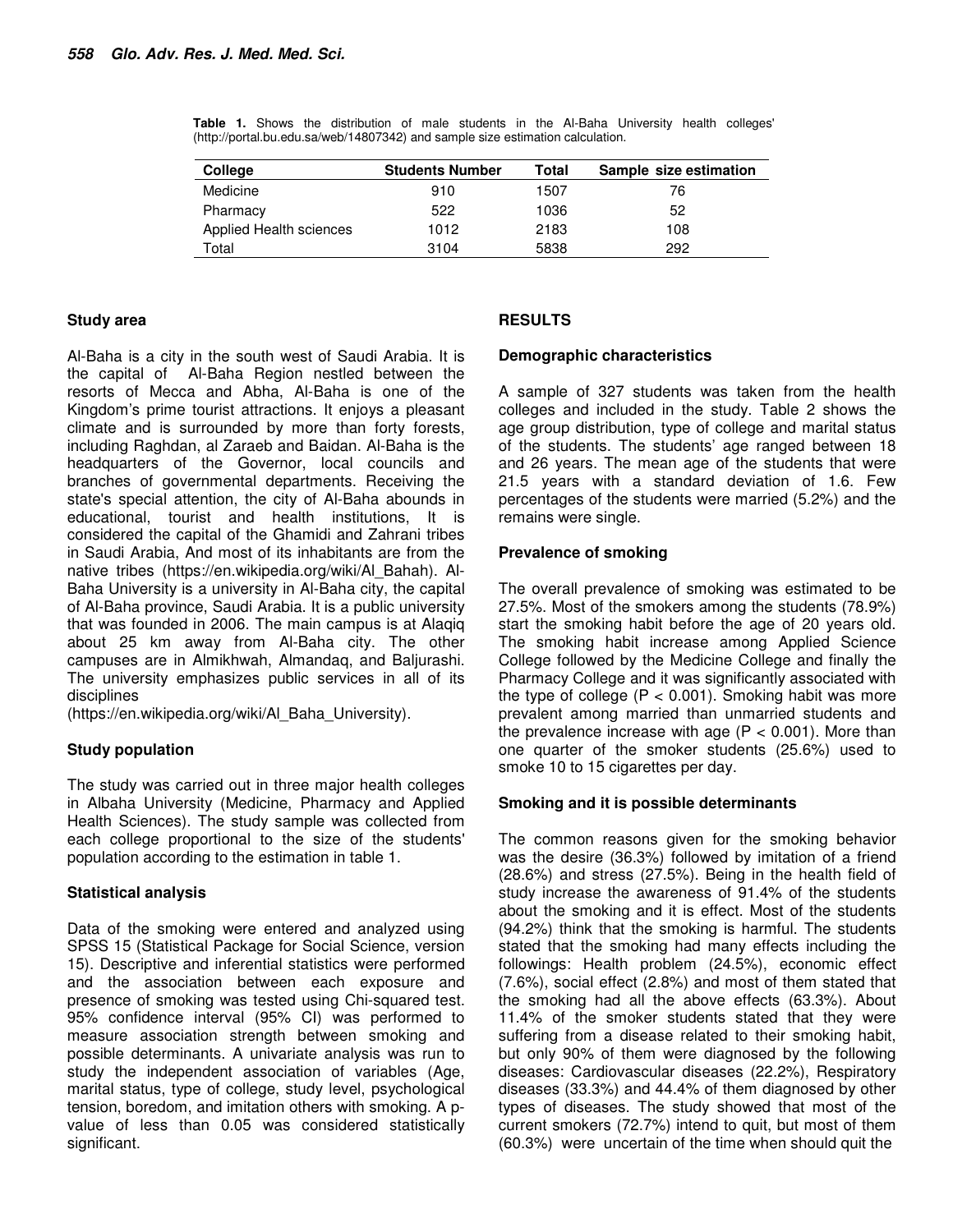| Age Group in years       | Frequency | <b>Percent</b> |
|--------------------------|-----------|----------------|
| Less than 20             | 100       | 30.6           |
| Between 20-23            | 192       | 58,7           |
| More than 23             | 34        | 10,4           |
| Missing                  | 1         | 0,3            |
| Total                    | 327       | 100,0          |
| Type of college          | Frequency | <b>Percent</b> |
| Medicine                 | 86        | 26,3           |
| Pharmacy                 | 53        | 16,2           |
| Applied medical sciences | 187       | 57,2           |
| Missina                  | 1         | 0,3            |
| Total                    | 327       | 100,0          |
| <b>Marital status</b>    | Frequency | <b>Percent</b> |
| Married                  | 17        | 5,2            |
| Single                   | 308       | 94,2           |
| Missing                  | 2         | 0,6            |
| Total                    | 327       | 100,0          |

**Table 2.** Showed the sociodemographic characteristics distribution among students of Al-Baha health colleges in Al-Baha city during the period from September 2016 to December 2016 (n=327)

**Table 3.** Showed the prevalence of smoking habit among students of Al-Baha health colleges in Al-Baha city during the period from September 2016 to December 2016 (n=327)

| <b>Smoking status</b>     | <b>Frequency</b> | <b>Percent</b> |
|---------------------------|------------------|----------------|
| Smoker                    | 90               | 27,5           |
| Non-smoker                | 235              | 71,9           |
| Missing                   | 2                | 0,6            |
| Total                     | 327              | 100.0          |
| <b>Start of smoking</b>   | <b>Frequency</b> | <b>Percent</b> |
| Less than 10 years        | 6                | 1,8            |
| Between 10 - 15           | 16               | 4,9            |
| Less than $15 - 20$       | 46               | 14,1           |
| Less than 20 - 25         | 19               | 5,8            |
| Missing                   | 4                | 1,2            |
| Non applicable            | 236              | 72,2           |
| Total                     | 327              | 100,0          |
| Cigarettes smoked per day | Frequency        | <b>Percent</b> |
| Less than 5               | 10               | 3,1            |
| Between 5 - 10            | 17               | 5.2            |
| More than $10 - 15$       | 23               | 7,0            |
| More than 15 - 20         | 22               | 6,7            |
| More than 20 - 30         | 13               | 4,0            |
| More than 30              | 4                | 1,2            |
| Missing                   | 2                | 0,6            |
| Non applicable            | 236              | 72,2           |
| Total                     | 327              | 100.0          |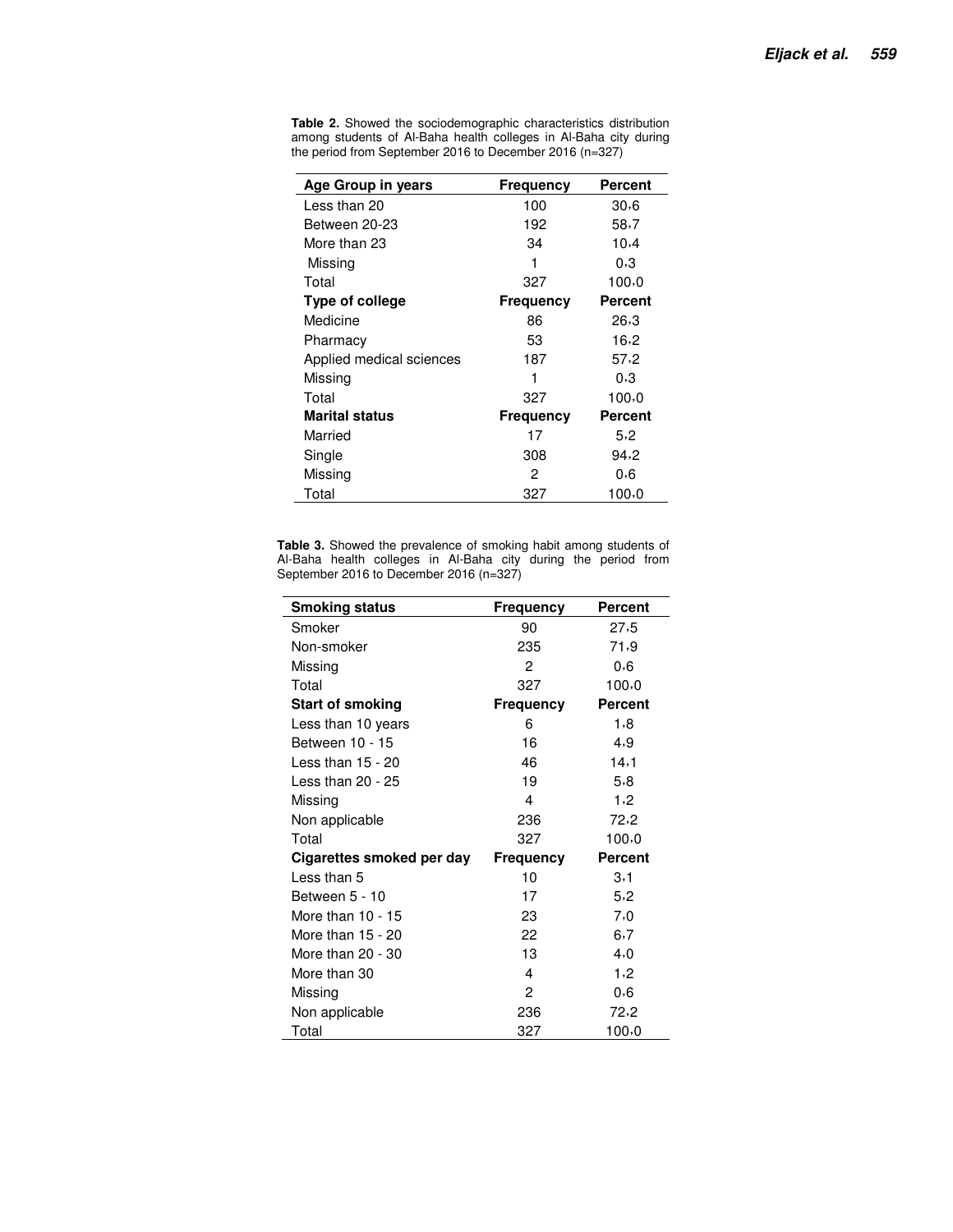| <b>Reasons of smoking</b> | <b>Frequency</b> | <b>Percent</b> |
|---------------------------|------------------|----------------|
| Psychological stress      | 25               | 7.6            |
| Desire interest           | 33               | 10,1           |
| Friend imitation          | 26               | 8,0            |
| Family member imitation   | 7                | 2,1            |
| Missing                   | 1                | 0,3            |
| Non applicable            | 235              | 71,9           |
| Total                     | 327              | 100,0          |

**Table 4.** Showed the smoking motives among the students of Al-Baha health colleges in Al-Baha city during the period from September 2016 to December 2016 (n=327)

smoking. More than half of the smokers (60%) tried to quit smoking but all of them failed to continue quitting the habit because of the followings; 30.9% had week ability, (29.1%) didn't find support and suitable help, (23.6%) failed to deal with alternatives, (3.6%) stated all of the previous reasons and 12.7% had others reasons.

#### **DISCUSSION**

In the present study, the prevalence of smoking and it is determinants were estimated among university students, studying at health colleges of Al-Baha University, Saudi Arabia. The prevalence of smoking was higher among the health colleges' students (27.5%). Although, most of the smoker students start the smoking habit early, we found that more than the quarter of them used to smoke higher number of cigarettes per day. No doubt this might predict future prevalence of smoking and it is complications. In this study, the smoking habit was associated with marital status and type of college. In contrast, one study done in 2005 among medical students of the College of Medicine, King Saud University in Riyadh showed lower prevalence (13%) than that of our study (Al-Turki, 2006). Another articles review investigated the prevalence of smoking in eleven studies among young adults (university students) in Saudi Arabia during the past two decades (eight out of 11 studies were carried out on medical science students (medical, dental, pharmacy)). It showed lower prevalence of current smoking among young adults, which ranges from 2.4 - 37% (median = 13.5%) (Bassiony, 2009). On the other hand, our data was in agreement with the previous reported study done in Riyadh, KSA by Hashim T (Hashim, 2000). The higher smoking prevalence among married people might increase the risk of smoking habit among children in the future. This was obvious in a studies done by Leonardi-Bee J and his colleagues and Johnston V and his colleagues, which showed that children who live with parents or siblings who smoke are up to 3 times more likely to become smokers themselves than children of non-smoking households (Leonardi-Bee et al., 2011; Johnston et al., 2013). It is estimated that, each year, at least 23,000 young people in England and Wales start smoking by the age of 15 as a result of exposure to smoking in the home (Passive smoking and children, 2010). Moreover, the higher smoking prevalence among married people also raises a concern about the health effects of passive smoking among those in the same household. This was shown in articles review done by Jarvie J and Malone R, which showed that the secondhand smoke (SHS) exposure is a known cause of disease among nonsmokers, contributing to lung cancer, heart disease, and sudden infant death syndrome, as well as other diseases (Jarvie and Malone, 2008). On the other hand, appreciable percentage of the smoker students in this study (25.6%) used to smoke a large number of cigarettes per day (10 to 15). No doubt, this large amount of smoking might lead to future adverse effects on the health of those students.

The reasons given for the smoking in these study were the personal choice and desire, imitation of a friend and stress (36.3%, 28.6% and 27.5% respectively). This reflected the strong influence of the friends and peers among the smokers, which was still prevailing. Our finding was comparable by studies done among secondary schools in Jeddah and Madinah during 2013 in Saudi Arabia (Fida and Abdelmoneim, 2013; Al-Zalabani and Kasim, 2015). Our result was also comparable to the study of Riyadh, KAS, which was among male medical students at the College of Medicine, King Saud University (http://portal.bu.edu.sa/web/14807342). More than ninety percent of health colleges' students in this study stated that, being in the health field of study increase their awareness about the smoking and it is effect. In addition to, more than ninety percent of them know that smoking is harmful. Higher percentage of awareness was also found in a study done by Siddiqui S and his colleagues, which showed that awareness regarding the harmful effects of smoking was high (97.2%) (Siddiqui et al., 2001). Most of students in our study (63.3%) stated that, the smoking had many effects on the smokers including health problem, economic effects and social effects. Appreciable percentage (11.4%) of the smoker students stated that they were suffering from a disease related to their smoking habit, and 90% of them were diagnosed by the following diseases: Cardiovascular diseases (22.2%),